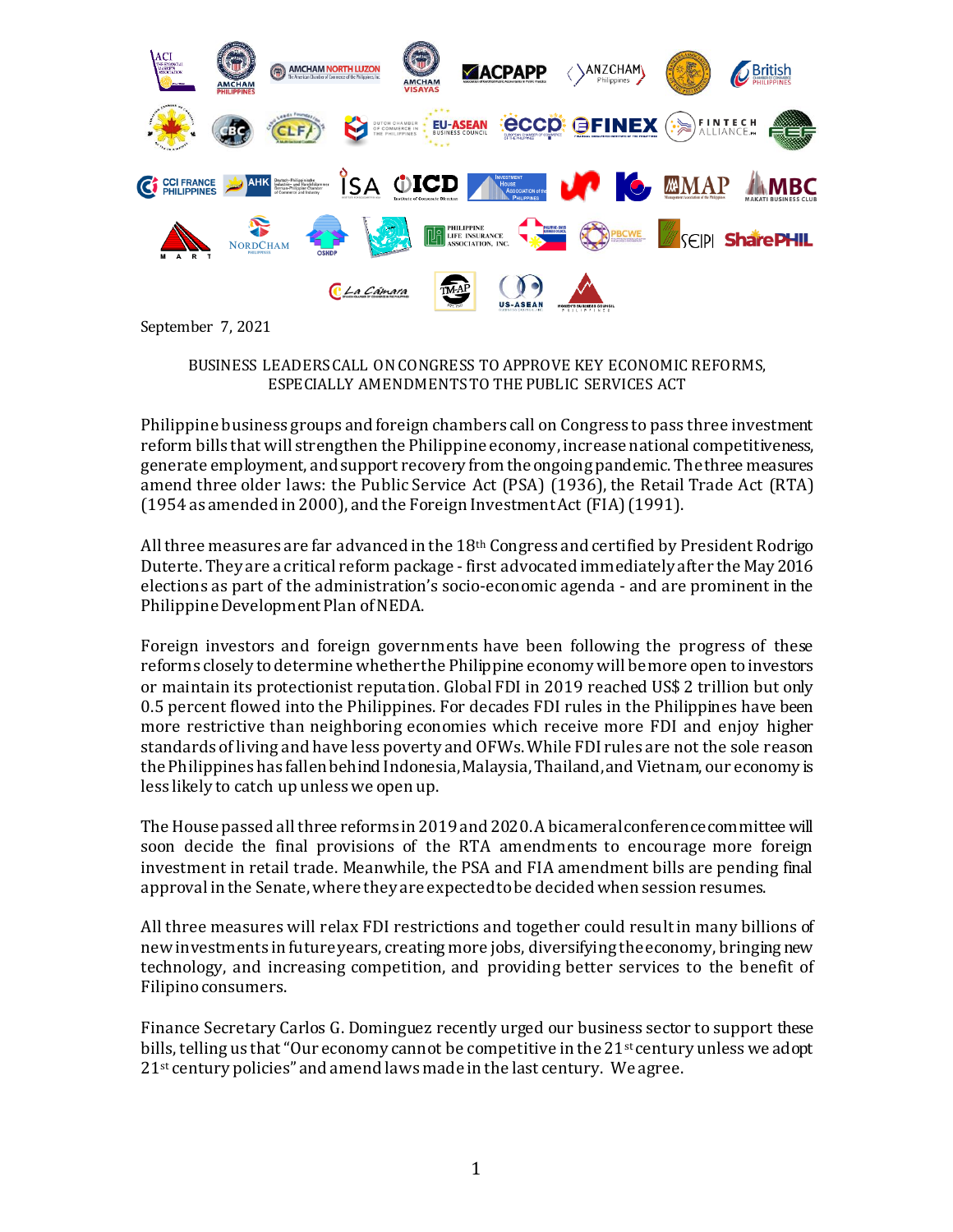Our GDP is not expected to return to its 2019 size until 2023. The higher unemployment and poverty caused by the pandemic cannot be remedied by indefinite government borrowing alone. Domestic investment will remain weak for at least two years. Thus, we need to attract much more foreign capital at a time when UNCTAD predicts global FDI will be lower by 50% to less than \$1 trillion due to the pandemic.

In his April 11 message to Senate President Vicente Sotto, President Duterte certified "the immediate enactment of the three bills in order to…provide a more conducive investment climate, increase job opportunities, foster more competition, and further spur the country's economic growth."

Article 12 Section 11 of the Constitution contains the restriction that public utilities must be 60 percent Filipino-owned. For the first time in 86 years the PSA amendment bill provides a legal definition of a public utility in order to differentiate such from the numerous public services listed in the 1936 Public Service Act. These four natural monopolies are electricity distribution and transmission, water distribution, and sewerage pipeline systems. All other public services would be open to foreign ownership up to 100%.

The Senate debate in early August revealed that some senators support making the PSA more restrictive than when it was legislated during the Commonwealth. These senators are proposing amendments to broaden the 60-40 rule and apply it to most forms of common carriers, airports, dams, roads and railroads, seaports, and telecommunications. For justification, they selectively cite Supreme Court rulings and argue that national security will be in danger if foreigners own public services.

However, foreign firms have been allowed to own ice plants, power plants, and shipyards for some time and invested heavily in all three major telecommunication firms and the national transmission grid concession.

The bill before the Senate contains adequate provisions to protect national security concerns, similar to Australia, Japan, the United States, and many others who welcome foreign investment in public services but also apply national security reviews.

Thus, we call on the Senate to decline all amendments to the PSA that will apply the 60-40 rule to any public service not classified as public utility defined in the bill. We agree that we need 21st century laws, that we need to open our public services to more competition in the interest of consumers, and to protect our national security through Executive and Congressional oversight.

PSA amendments for 60-40 that will include industries that do not fall within the definition of a public utility as provided in Senate Bill 2094 will worsen the rank of the Philippines for restrictiveness. The country was recently ranked by the OECD as the 3<sup>rd</sup> most restrictive of 83 economies in 2020. Only Palestine and Libya are worse. That is not a reputation we want to have.

The proposed amendments will damage not strengthen our foreign investment climate and weaken foreign investor interest in the country. They would deprive Filipinos of the better public services that other countries in our region enjoy. Currently, the Philippines ranks low